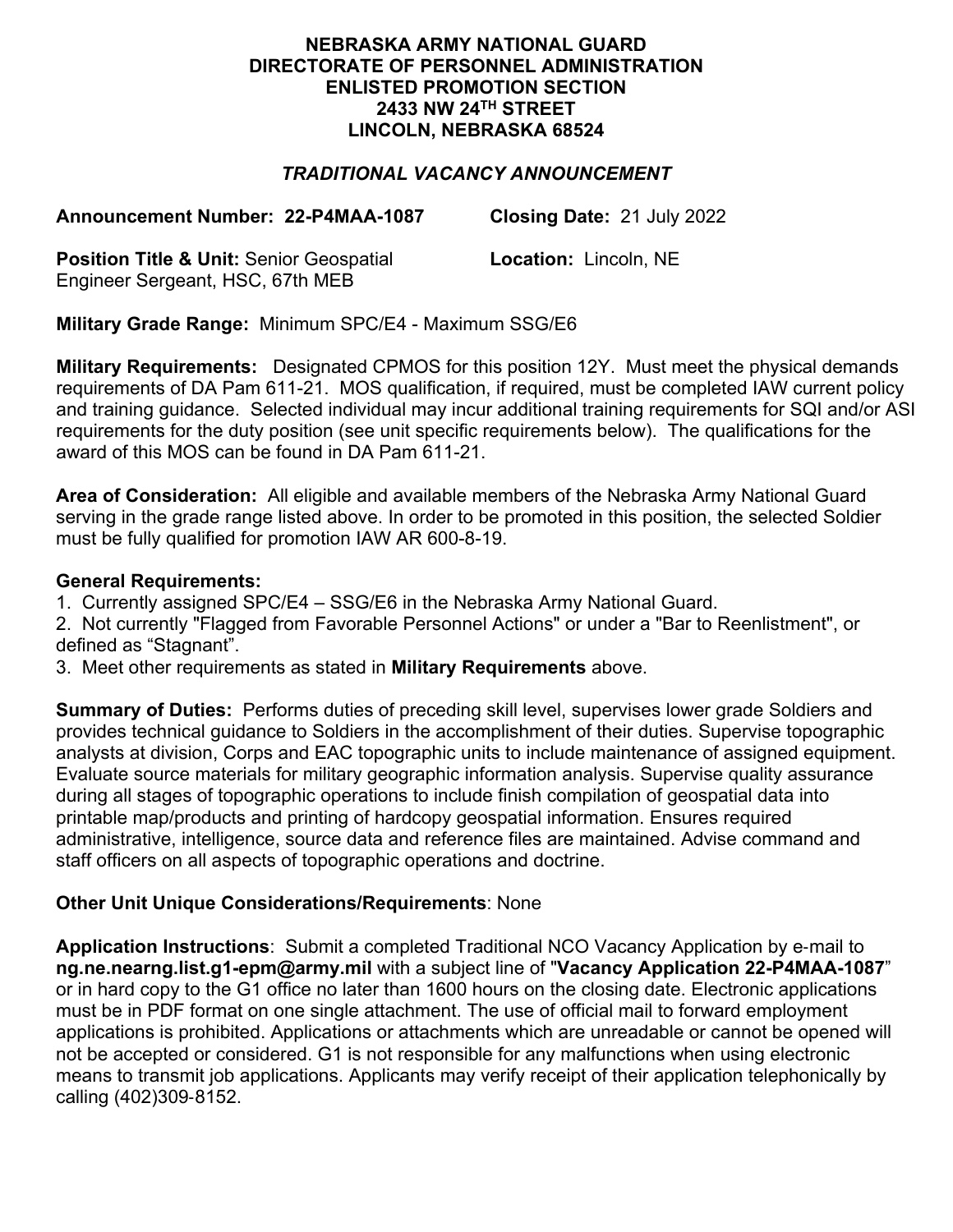#### **10-12Y. MOS 12Y–Geospatial Engineer, CMF 12**

 a. *Major duties.* Geospatial engineers manage the enterprise geospatial database; compiled from all sources including National Geospatial Agency, Topographical Engineering Center and other services, coalition allies, as well as exploiting new collection and production from deployed Soldiers and sensors. Geospatial engineers manage the geospatial foundation of the Common Operating Picture (COP), synchronizing hard and soft copy products and are a necessary component of All Source Intelligence and Battle Command. Finish compilation of geospatial data into a printable map/product and prints (maps, overlays and special products) hardcopy geospatial information. Duties for MOS 12Y at each level of skill are:

 (1) *MOSC 12Y1O*. Extract geospatial data from remote sensed imagery, field reconnaissance, digital data, existing topographic products and other collateral data sources. Records analysis results addition to a military graphic data base. Draws, scribes, digitizes and scans cultural, topographic, hydrographic, and/or other features on overlay/scribing surfaces or in digital formats. Utilizes basic drafting techniques to tailor terrain products and revises planimetric and topographic maps. Perform digital manipulation of topographic information by querying, viewing, evaluating and downloading digital data. Finish compilation of geospatial data into printable map/products and prints hardcopy geospatial information.

 (2) *MOSC 12Y2O.* Performs duties in the preceding skill level, supervise lower grade Soldiers and provides technical guidance to the Soldiers in accomplishment of their duties. Analyze collected military geographic information to produce tactical decision aids. Predict terrain and weather effects as applied to command, control, communication, computer and intelligence systems. Perform data base management for the storage of aerial photographs, maps, digital data bases and collateral source materials. Perform quality assurance during all stages of topographic operations to include finish compilation of geospatial data into printable map/products and printing of hardcopy geospatial information.

 (3) *MOSC 12Y3O.* Performs duties of preceding skill level, supervises lower grade Soldiers and provides technical guidance to Soldiers in the accomplishment of their duties. Supervise topographic analysts at division, Corps and EAC topographic units to include maintenance of assigned equipment. Evaluate source materials for military geographic information analysis. Supervise quality assurance during all stages of topographic operations to include finish compilation of geospatial data into printable map/products and printing of hardcopy geospatial information. Ensures required administrative, intelligence, source data and reference files are maintained. Advise command and staff officers on all aspects of topographic operations and doctrine.

 (4) *MOSC 12Y4O.* Performs duties of preceding skill level, supervises lower grade Soldiers and provides technical guidance to Soldiers in the accomplishment of their duties. Supervise topographic analysis activities at all levels. Coordinates and validates collection requirements. Supervise quality assurance program for all topographic operations to include finish compilation of geospatial data into printable map/products and printing of hardcopy geospatial information. Plans and coordinates activities pertaining to the organization, training and the tactical and technical operation of the assigned unit. Direct preparation for movement and operation of mobile/transportable work sections. Advise command and staff officers on all aspects of topographic operations and doctrine. Coordinate the planning and production of military geographic information. Supervise preparation of transportable/mobile work sections. Advises command and staff officers on all aspects of topographic operations and doctrine. Coordinate the planning and production of military geographic information.

 (5) *MOSC 12Y5O*. Assist in geospatial planning and control activities. Assist in determining requirements and providing technical supervision of topographic mapping and other military geographic intelligence programs, to include geodetic and topographic surveying activities. Assist in command supervision and coordination of map reproduction and topographic map supply programs. Provides staff supervision and principal noncommissioned officer direction to units engaged in performing topographic engineering missions.

(6) *MOSC 12Y6O.* Performs duties of preceding skill level. Supervises geospatial planning and control activities. Assists commanders at national and Army levels in determining geospatial requirements. Assists in creating unit standard operating procedures. Provides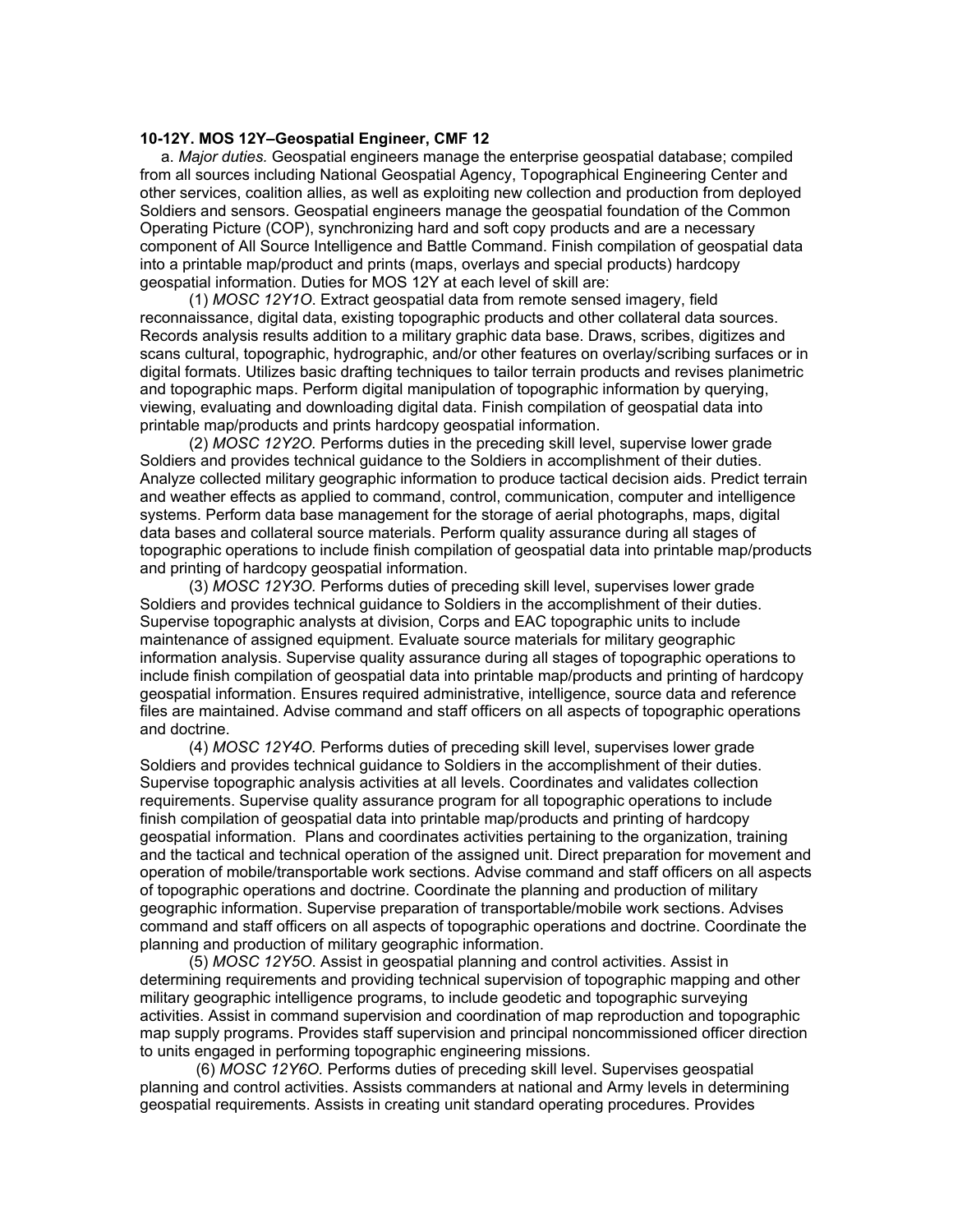supervision of unit's technical and tactical training, logistical, administrative and operational requirements. Advises the command on enlisted matters to include legal, duty and financial. Provides oversight of the AOR Theater Geospatial Database (TGD). Assists in planning and management of standard and non-standard geospatial products in support of theater operational plans, contingency plans, and crisis action support and exercises. Enforces compliance with command policies and standards to include NCO and Soldier professional development.

 b. *Physical demands rating and qualifications for initial award of MOS.* The geospatial engineer must possess the following qualifications:

(1) Physical demands rating of moderate (Gold).

(2) A physical profile of 211222.

(3) Normal color vision.

 (4) A maximum of 175 seconds of arc visual stereoscopic acuity or a pass rating on a stereoscopic/depth perception exam.

(5) Qualifying scores.

 (a) A minimum score of 100 in aptitude area ST in Armed Services Vocational Aptitude Battery (ASVAB) tests administered prior to 2 January 2002.

 (b) A minimum score of 96 in aptitude area ST on ASVAB tests administered on and after 2 January 2002 and prior to 1 July 2004.

 (c) A minimum score of 95 in aptitude area ST on ASVAB tests administered on and after 1 July 2004.

 (d) Personnel reclassified into MOS 12Y/21Y from MOS 21L as part of the force structure MOS merger effective 30 September 2008 is granted a waiver of this requirement.

 (e) A minimum score of 100 in aptitude areas ST and GT in Armed Services Vocational Aptitude Battery (ASVAB) tests administered on or after 1 May 2012.

 (f) A minimum OPAT score of Standing Long Jump (LJ) – 120 cm, seated Power Throw (PT) – 0350 cm, Strength Deadlift (SD) – 0120 lbs. and Interval Aerobic Run (IR) – 0036 shuttles in Physical Demand Category "Moderate" (Gold).

 (6) Successfully completed (and be able to show proof of credit by official copy of transcript) 1 year of high school algebra or geometry, or equivalent.

(7) Security Eligibility:

 (a) A security eligibility of SECRET is required for the initial award and to maintain the MOS. Personnel reclassified into MOS 12Y/21Y from MOS 21L as part of the force structure MOS merger and who do not posses a security eligibility of SECRET or higher, must apply for a SECRET security eligibility no later then 180 days from the effective merger date of 30 Sep 2008. Failure to do so could result in mandatory re-classification for lose of MOS qualification or denial of reenlistment eligibility in MOS 12Y/21Y.

 (b) Prior to October 2011, Soldier must meet SECRET security eligibility requirements to be awarded and maintain this MOS.

 (c) Effective October 2011, the Soldier must meet TOP SECRET (TS) and Sensitive Compartmented Information (SCI) access eligibility requirements to be awarded and retain this MOS. For clearance requirements to attend training, refer to the Army Training Requirements and Resources System (ATRRS).<br>(d) Effective 1 March 2009 all new non-prior service accessions into MOS 12Y/21Y

require a TS/SCI security eligibility. To begin training, interim TS with SCI access must be granted from the Central Clearance Facility (CCF). Soldiers in the Delayed Entry Program (DEP) on or before 1 March 2009 with contracts for entry on and after 1 March 2009 are excluded from this requirement and will be processed as in-service personnel per paragraph 7(e) below.

 (e) Requirement for a TS/SCI security eligibility is effective 1 October 2011 for all Soldiers holding MOS 12Y/21Y who entered service prior to 1 March 2009 or were in the DEP per paragraph 7(d) above. Soldiers will submit SSBI packets requesting TS/SCI eligibility as soon as possible but no later than 1 October 2009 to meet the 1 October 2011 full implementation date for possessing a TS/SCI security eligibility.

 (f) Effective 1 March 2009, in-service Soldiers recruited into MOS 12Y/21Y, while not currently required to possess more than a SECRET eligibility, will submit SSBI packets requesting TS/SCI eligibility determination during their reenlisting processing.